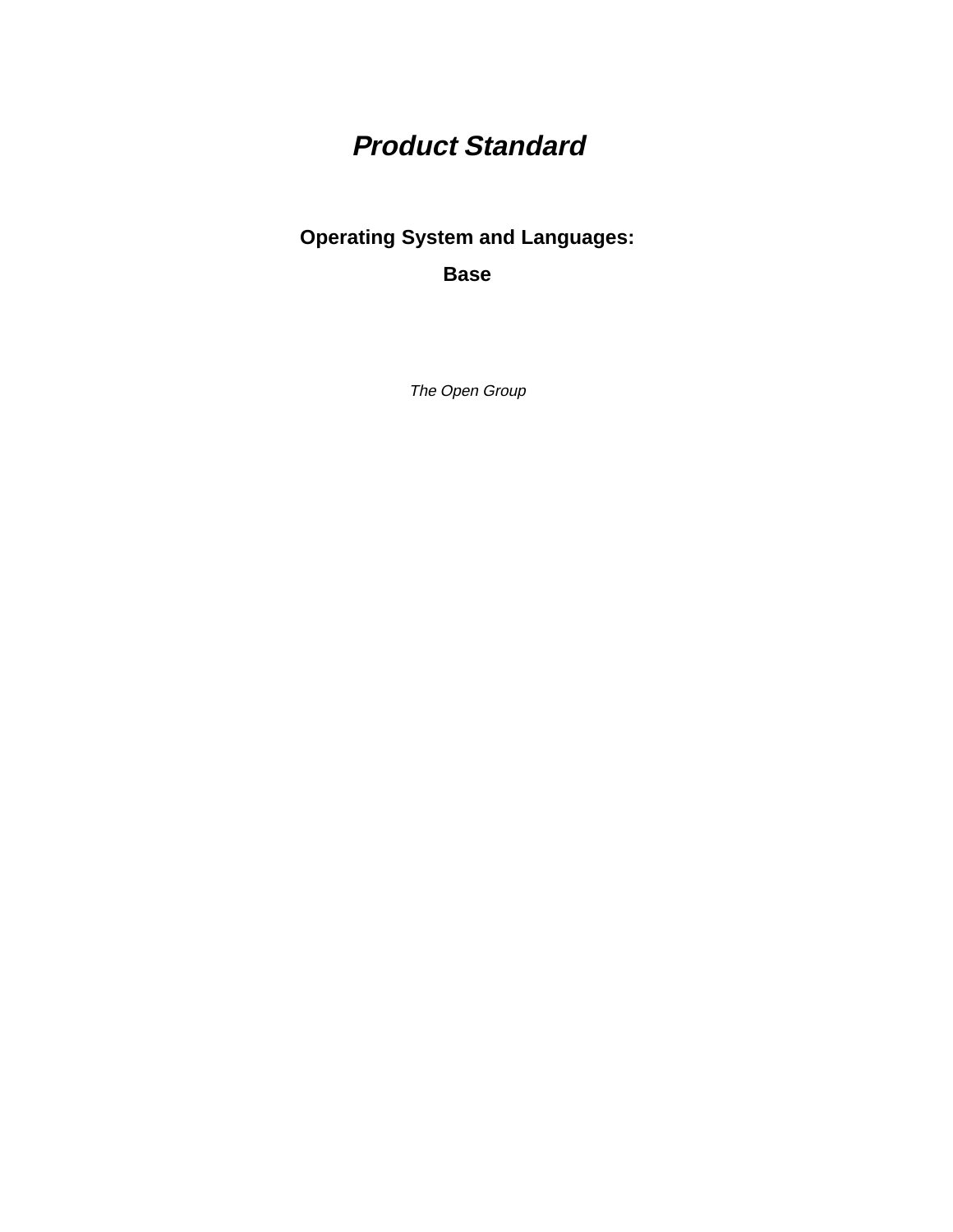Copyright  $\odot$  January 1998, The Open Group

All rights reserved.

No part of this publication may be reproduced, stored in a retrieval system, or transmitted, in any form or by any means, electronic, mechanical, photocopying, recording or otherwise, without the prior permission of the copyright owners.

Motif,  $^{\circledR}$  OSF/1,  $^{\circledR}$  UNIX,  $^{\circledR}$  and the "X Device" $^{\circledR}$  are registered trademarks and IT DialTone<sup>TM</sup> and The Open Group<sup>TM</sup> are trademarks of The Open Group in the U.S. and other countries.

Product Standard Operating System and Languages: Base Document Number: X98XB

Published in the U.K. by The Open Group, January 1998.

Any comments relating to the material contained in this document may be submitted to:

The Open Group Apex Plaza Forbury Road Reading Berkshire RG1 1AX U.K.

Or by email to:

OGSpecs@opengroup.org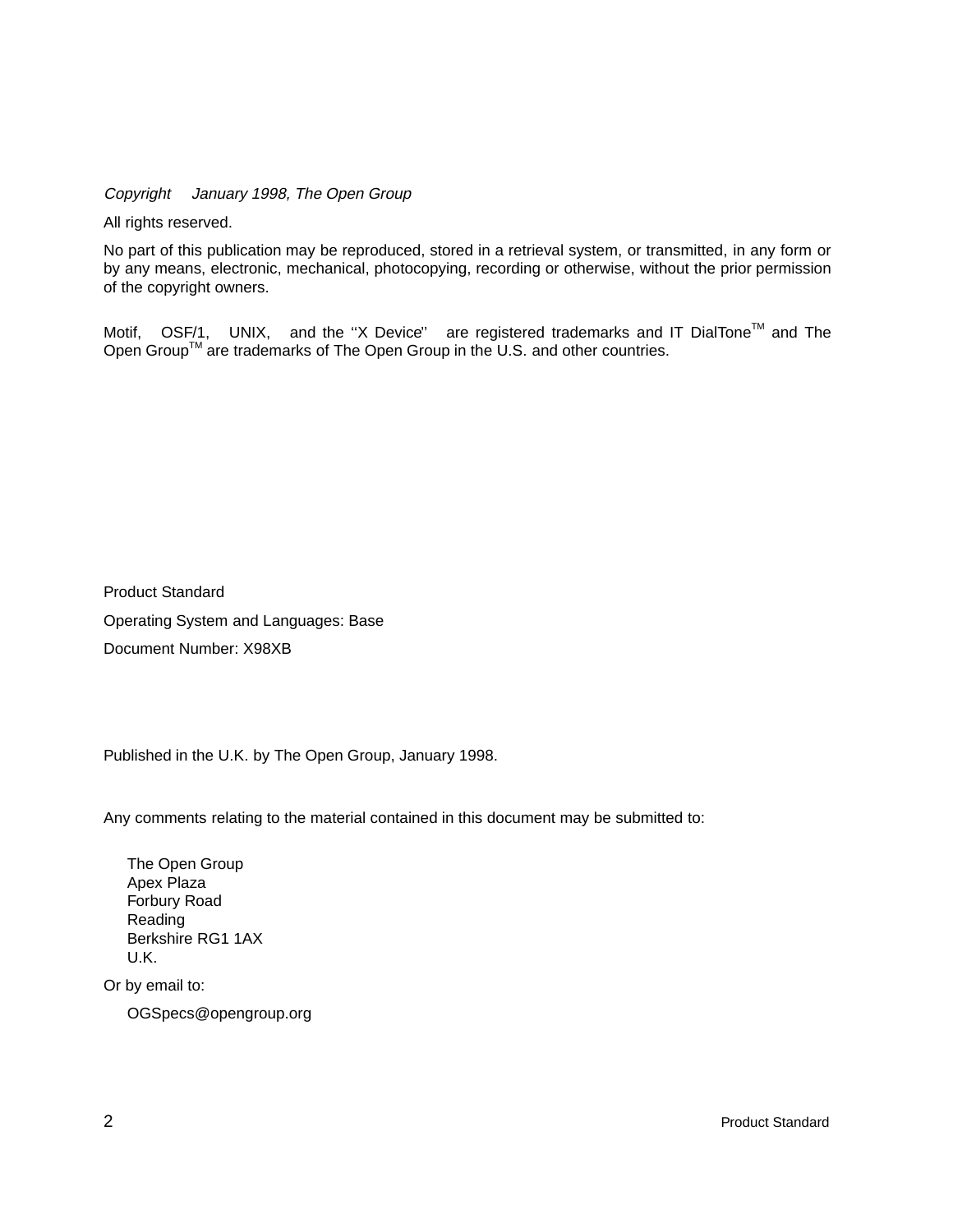## **Product Standard \_\_\_\_\_\_\_\_\_\_\_\_\_\_\_\_\_\_\_\_\_\_\_\_\_\_\_\_\_\_\_\_\_\_\_\_\_\_\_\_\_\_\_\_\_\_\_\_\_\_\_\_**

#### **NAME**

Base

#### **LABEL FOR LOGO**

Base.

#### **DESCRIPTION**

This is the original Base Product Standard which was introduced in 1992, at a time when the IEEE Std. 1003.2 was at Draft 11.2 and nearing ratification. It was intended as a transition Product Standard to encourage migration to the new POSIX-2 standard (ISO/IEC 9945-2: 1993  $(POSIX-2)^{1}$ ).

**\_\_\_\_\_\_\_\_\_\_\_\_\_\_\_\_\_\_\_\_\_\_\_\_\_\_\_\_\_\_\_\_\_\_\_\_\_\_\_\_\_\_\_\_\_\_\_\_\_\_\_\_**

As far as the Commands and Utilities Product Standard is concerned, a product registered as conformant to this Product Standard can be anywhere in the transition path between the XPG3 state and the POSIX standard, but its actual state must be clearly defined in its Commands and Utilities Conformance Statement.

Apart from the Commands and Utilities Product Standard, all other aspects of this Product Standard are firmly defined, and are identical to those defined for the Base 95 Product Standard.

#### **CONFORMANCE REQUIREMENTS**

A single configuration of the system shall meet all of the conformance requirements defined in the following Product Standards:

- Internationalized System Calls and Libraries
- Commands and Utilities
- C Language

\_\_\_\_\_\_\_\_\_\_\_\_\_\_\_\_\_\_

Except where it would imply the use of language features that require both X/Open Common Usage C and ISO C semantics, a single source program written in X/Open Common Usage C or in ISO C shall be able to use all the services provided by the Portability Interfaces of all those Product Standards.

<sup>1.</sup> ISO/IEC 9945-2: 1993, Information Technology — Portable Operating System Interface (POSIX) — Part 2: Shell and Utilities (identical to IEEE Std 1003.2-1992).